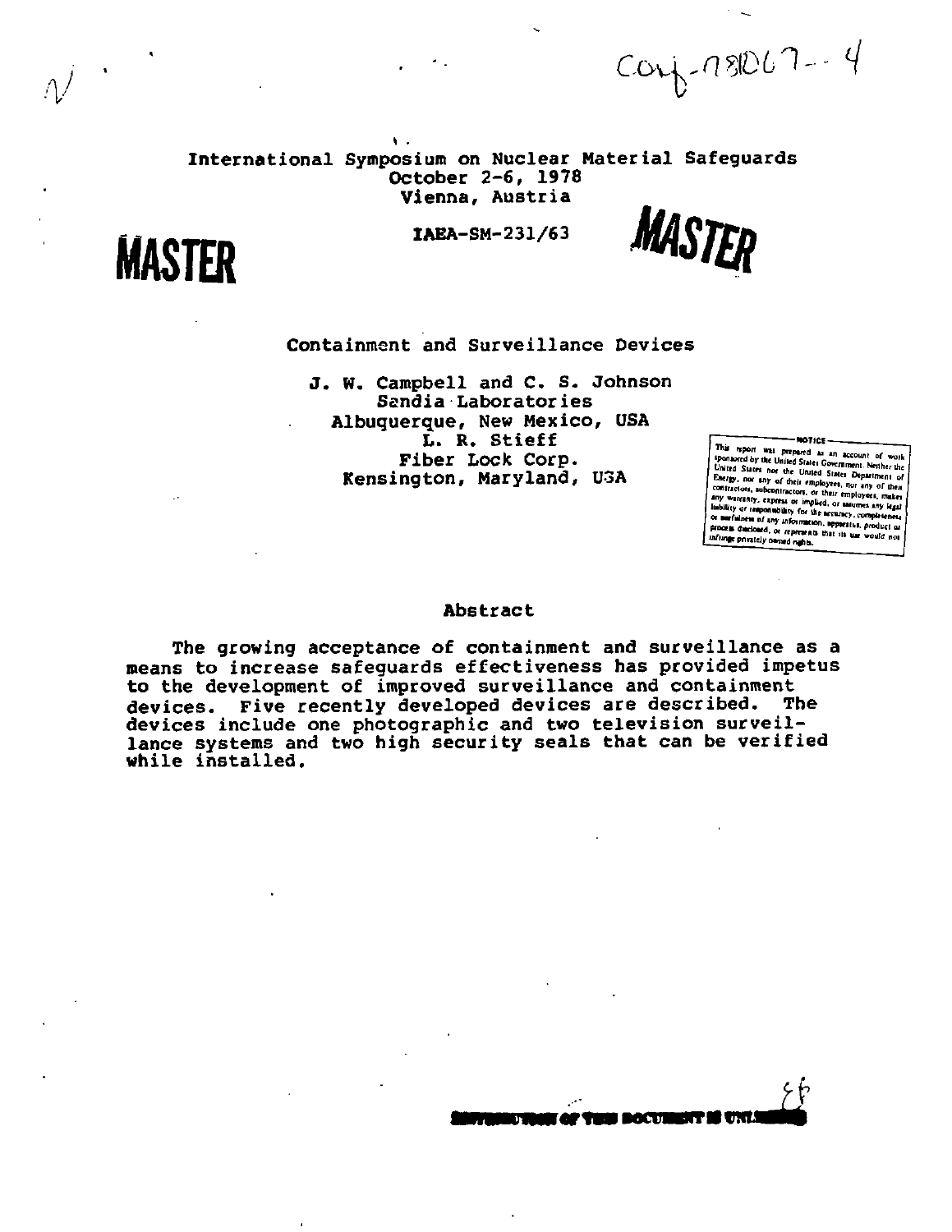# **CONTAINMENT AND SURVEILLANCE DEVICES**

**The growing acceptance of containment and surveillance as a •cans to increase safeguards effectiveness and to optimize IAEA inspection efforts, has provided impetus to the development of improved containment and surveillance devices. Emphasis is now being placed on programs to demonstrate reliable equipment which can be conveniently used in the field by Agency inspec-tors. Several efforts in the United States to achieve this goal include the development of unattended photographic and television systems for surveillance, and high security seals for containment.** 

## **OPTICAL SURVEILLANCE SYSTEMS**

G.

i

**Surveillance cameras are used by IAEA to provide information about plant operations and the handling of special nuclear material during an inspector's absence. Applications include the surveillance of spent fuel storage bays, access points to storage bays or controlled areas, enrichment plant feed and takeoff points and product loadout points of reprocessing plants.** 

## **Photographic Surveillance Camera**

**A prototype photographic camera system has been developed to provide the IAEA with several capabilities in an instrument of small sise. The major subsystems of the secure surveillance camera are a single frame camera, timer, day and time display, tamper indicating features, and power supply. The camera photographs a scene and the day and time display when it is actuated by the programmable timer. The tamper-indicating features irrevocably record attempts at altering the operation of the camera or the recorded data.** 

**The system incorporates a Minolta XL-400 Super 8 movie**  camera, **Figure 1, which is used in the single-frame mode. camera has a throogh-the-lens automatic exposure control which enables it to be used in any reasonable existing light. The only modification made to the camera is the addition of a battery-charging circuit which keeps the two camera batteries charged.** 

**The time base for the clock, calendar, and periodic and random Interval timers is a crystal-controlled oscillator. The periodic tiawr circuitry triggers the camera at selectable intervals (10 to 90 minutes in 10-minute steps). The pseudorandom timer produces a pseudo-random time Interval sequence that will not repeat for over a year. The minimum time interval is selectable (1,** *2, 4,* **S, or It minutes), and the maximem interval is If times the selected minimum.** 

**The day and time are displayed on a 7-digit, lightest tting-diode display. The display is superimposed on the**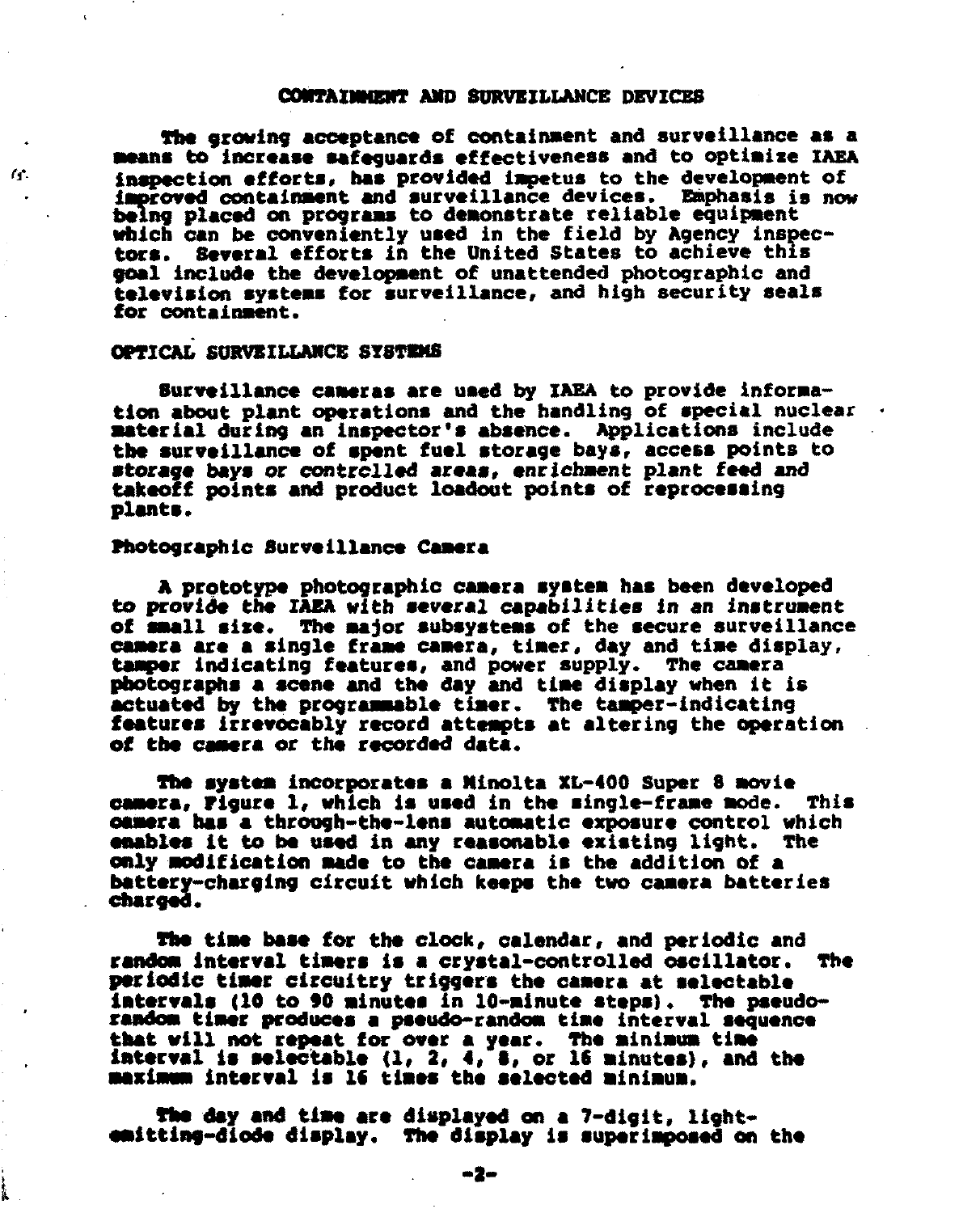picture frame through a series of two mirrors and a lens. A  $\frac{1}{2}$ -digit mechanical counter is used to indicate the number of **frases exposed. The counter is visible through the front window of the tamper-indicating enclosure.** 

**For any unattended instrument, the validity of its recorded data must be assured. To provide this assurance, the camera and its associated electronics are housed within a tamperindicating enclosure consisting of a mirrored glass cylinder, and an anodized aluminum end cover which are joined by a seal. The surveillance camera system includes an electrical power monitor which actuates an irreversible electromechanical counter also contained within the enclosure. Any attempt to remove or alter the electrical input voltage to the camera causes the counter to increment.** 

**The power supply is the only part of the surveillance camera system which is outside of the tamper-indicating enclosure. In addition to converting 110 Vac to 16 Vdc, it includes batteries to provide power for 24 hours if the main power fails.** 

# **Advanced Television Surveillance System**

**An advanced television surveillance and recording system has been developed to provide long-term unattended surveillance of activities at nuclear facilities. The TV system for the long-term surveillance has some special features such as dual OCO cameras in tamper indicating/environmental housings; tamper-detecting transmission lines; slave video recording unit; and video cassettes for the ease of tape threading. Access points to the cameras and recording console are secured by tamper-indicating seals. The television system is con-trolled by a microprocessor which permits various unique operational features to be incorporated into the system. The microprocessor and the remainder of the system utilise CMOS logic to reduce power and to extend system operational life when loss of main power requires operation in the batterybackup mode.** 

**The mechanical configuration of the unattended television system is modular (Figure 2) and permits adapting the basic system to different surveillance requirements. The base for the system can be used as a support base or it can be filled with batteries to supply power for longer periods of operation without AC mains power. A master console contains all the electronic assemblies and also supplies a limited battery backup capability with rechargeable cells. The console contains two video recorders which can be operated individually or with one serving as a backup for the other. Both recorders can also be operated simultaneously to provide reliability through redundant recording. The slave recording unit contains a third recorder that utilises a special locking video cassette. The video cassette can be removed from the slave unit without disturbing the system operation. Operation of the locking mechanism in the video cassette is controlled by the microprocessor when it receives a request from the inspector** 

**-3-**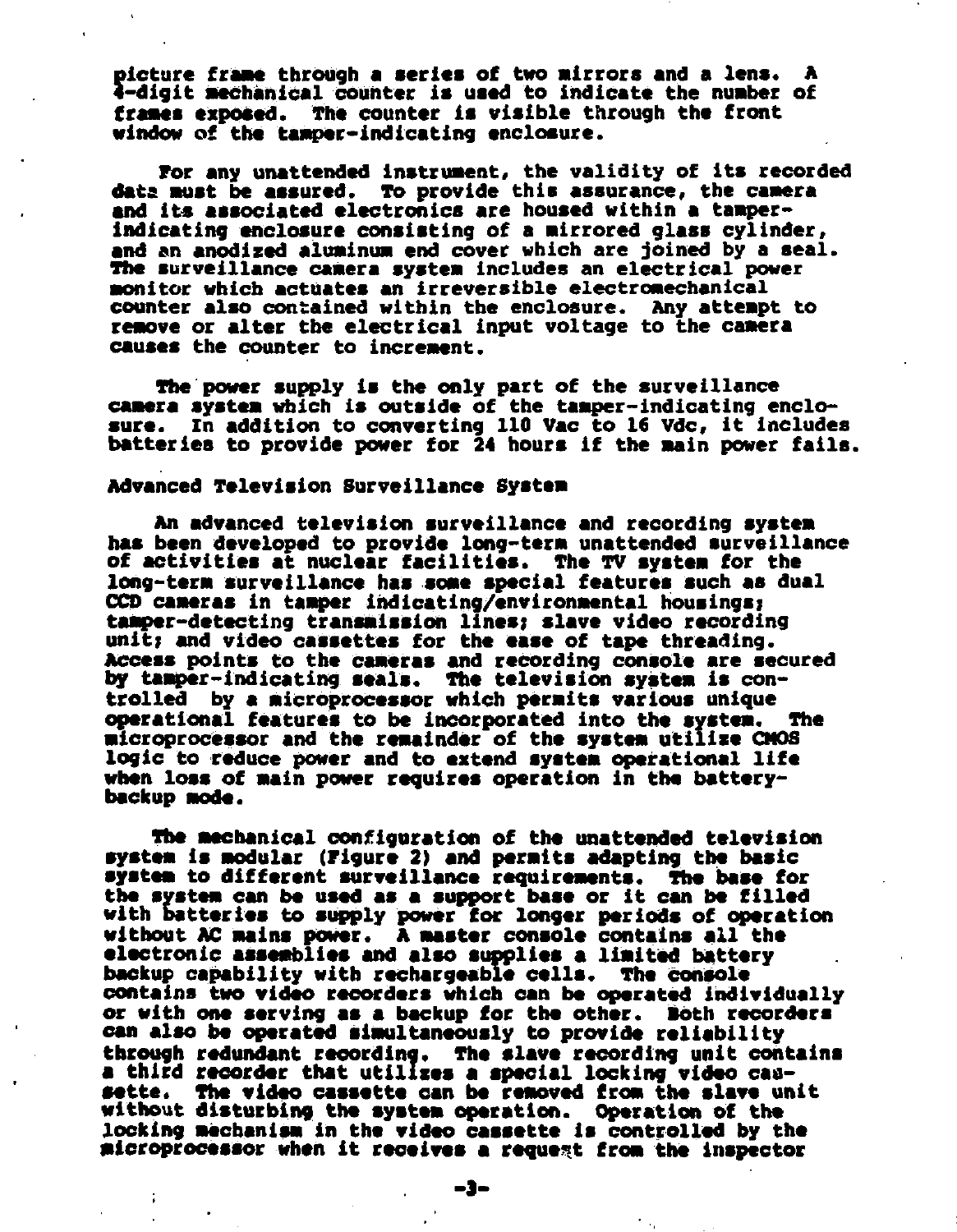for access to the slave unit. The microprocessor will command the recorder to fast forward the cassette thereby locking up **the cassette before access is permitted to the slave unit. Playback of the video information contained in the slave recorder cassette requires the drilling of special holes to remove locking pins in the cassette. The slave recorder and Its cabinet are also optional to the system and may or may not be installed, as desired. The unattended television system uses two CCD cameras which are designed to operate at low voltages from the battery supply. The cameras will receive from 12 to 35 volts depending upon the length of the coaxial cable between the camera and the master console. This single cable is all that is required for installation of the CCD camera,** *f* **special multiplexing line supervision system**  protects the single coax against line tampering. **cameras are driven by special dual sync generators inside the master console that automati- cally detect failure in either of the generators and switchover to the operating generator if a failure occurs. An auto iris on the camera will adjust it for varying light levels. The camera which utilises a unique design whereby the printed circuit boards are fitted around the lens assemblies can accept a wide variety of focal length lenses varying from 12.5 milli- meters to 75 millimeters.** 

**The master console receives the incoming video and demul**tiplexes it to feed it to a video mixer where the two cameras **are combined. Bate, time and status information concerning tampers, battery operation or motion detection is added in the character generator. The output of the video mixer is sent to the three recorders, the video analysis circuit, and the motion detect circuit. The motion detect circuit samples the video at designated points and determines that motion is occurring in the combined picture.** 

**A video analysis circuit is used to determine if the re**corders are recording the video signal and will detect a **failure if either of the video signals or sync is absent. This circuitry and the other features provided by the CMOS 1802 microprocessor enables the system to develop self-diagnostics information. The results of the self-diagnostics are available to the Agency via an interface which will permit connecting the system to the remote monitoring units being developed for the Agency.** 

**The microprocessor system also enables a number of the inspector's operational functions to be simplified. All functions are initiated via a keyboard next to the video monitor contained in the master console. The potential for human error has been reduced by appropriate software**  programming of the microprocessor to provide automatic **operation, test sequences and fail-safe start of the aystems.** 

#### **Battery Operated Television System**

**A battery-operated portable television surveillance system has been developed to provide a surveillance capability to**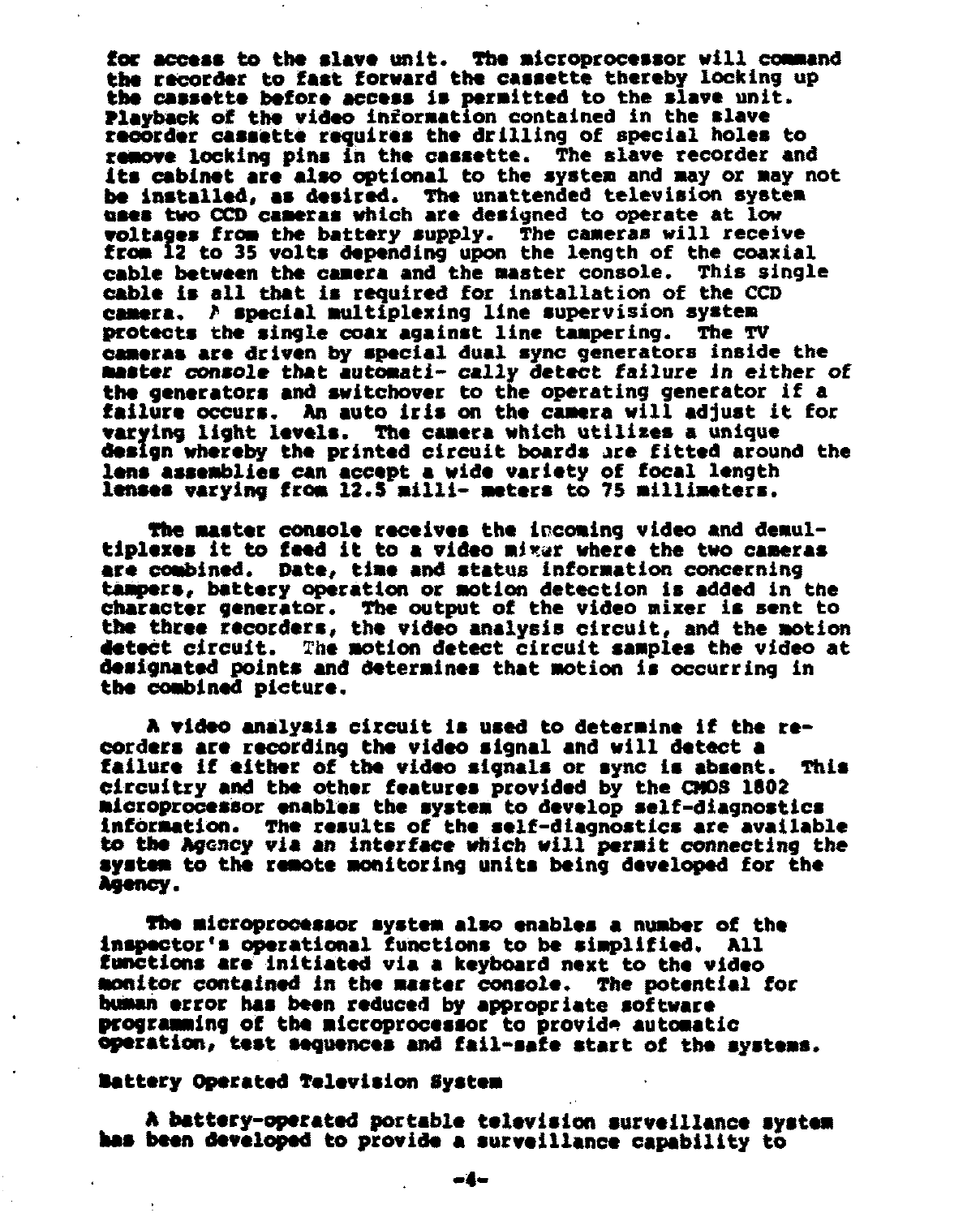**Monitor special activities such as refueling of a LNR reactor. The system is packaged in two aluminum cases (Figure 3). One case consists of a video cassette tape recorder, a small television monitor, a battery charger, a sealed lead acid battery and the control circuitry for the system. The second case houses a tripod, a Charge Coupled Device (CCD) camera, associated cable, and extra cassettes.** 

**The battery-operated system is designed to be set up and placed into operation in a minimum of time. The system provides an inspector with the capability of monitoring an activity at selectable time periods between one and IS minutes (in one minute increments) for a surveillance duration of up to 24 hours. At each interval, the controller for the batteryoperated system turns on the tape recorder and records approximately one second of video-. The controller also places the time of occurrence of the recording and the day number into the video. The case containing the controller and recorder receives the video signal from the sealed tamper-indicating camera housing via a fiber optic cable The use of this type of cable makes attempts to tamper with the vi-Jeo quite difficult. If the power line to the camera housing is interrupted or snorted, the system will detect the loss of power and automatically record a tamper indication in the video. If the video cable is broken, then a second tamper-indication will appear in the video recording. Both tamper indications can be observed by the inspector during playback.** 

**A special tamper-indicating circuit permits an Inspector to detect if the recording case has been opened in his absence. The inspector, before closing the case, enters a code, selectable from one million different numbers into the controller. When be reopens the case, ha enters the same number for comparison with the number stored when the case was last closed. If the numbers match, a green light appears. If he does not see a green light, he can be reasonably assured that someone has opened the case in his absence.** 

#### **SEALS**

**Seals are often used to provide containment of special nuclear material or security for unattended Instrumentation. The integrity and identity of the seals currently being used cannot be determined while the seal is installed. Two new seals, one passive and one active, have been developed to ? iber optic bundles as the sealing "wire." Fiber optic seals rovide the Agency with this capability. Both seals utilise are a new class of high security, tamper-resistant/indicating seals whose integrity and unique identity can be established in the field without removal or disassembly. In addition, this type of seal has the capability of being both continuously and remotely monitored.** 

# **?assive Fiber Optic Seal**

**The unique identity or fingerprint of the passive seal la established at the time the seal is assembled in the field by**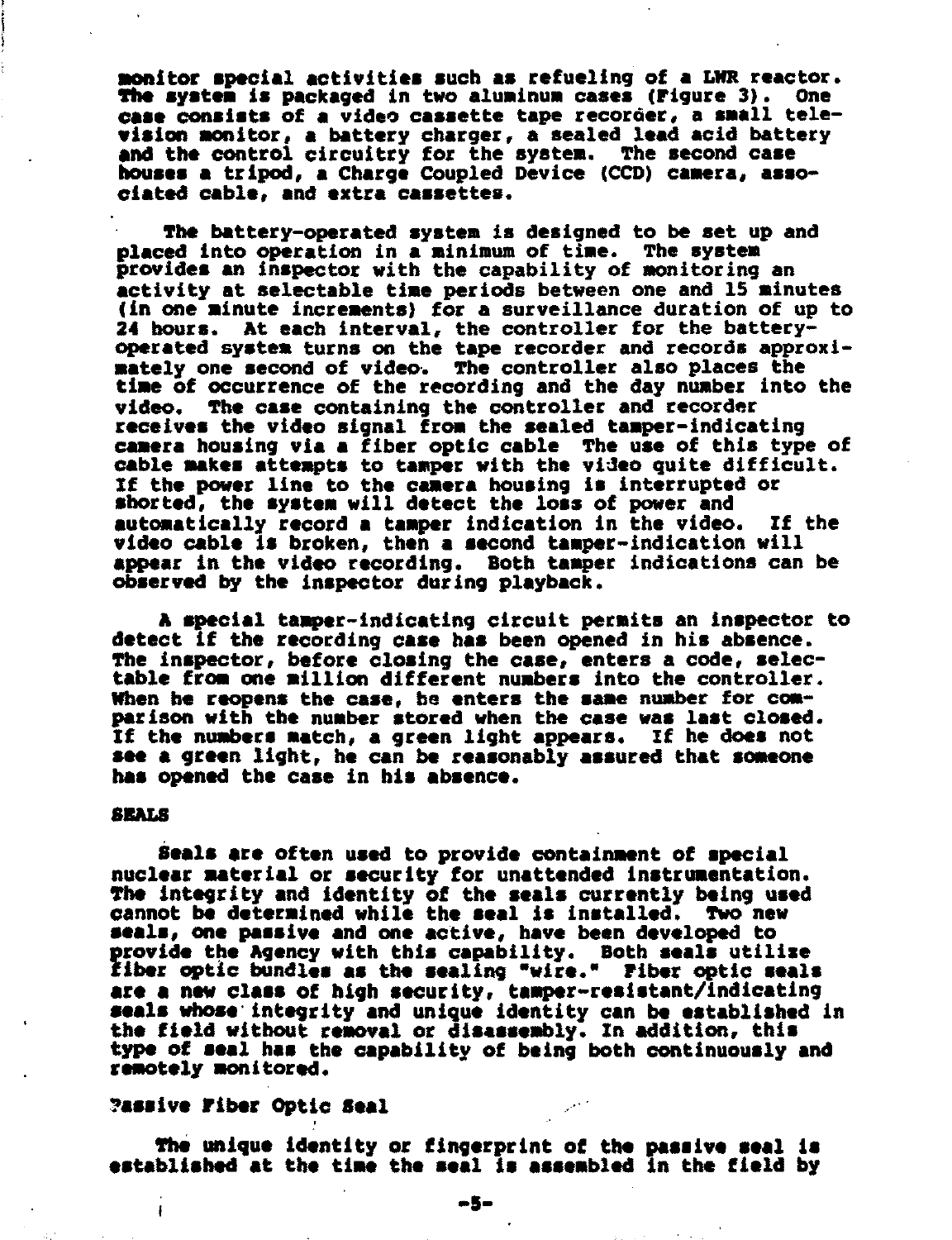recording the random positions of the ends of glass optical **fibers which make up the sealing loop. This recording can be accomplished either photographically or by noting the coordinates of a small subset of fibers. A direct comparison of a negative taken at the time of the seal assembly with a positive print taken at a later date (when the integrity of the seal is being checked) provides the highest level of confidence that a seal has not been compromised. For less demanding situations, a comparison of the coordinates or relative positions of a small number of fibers should be satisfactory.** 

**In principle, the high level of security which is offered by fiber optic sealing devices depends upon the unique fingerprint which is generated during assembly by the completely random pattern of the 225 ends of the 0.06mm diameter optical fibers in the bundle. The uniqueness of this fingerprint is further enhanced by the imperfections in shape and optical characteristics of the individual fibers in the bundle. This fingerprint will be destroyed during any seal disassembly, complete withdrawal of one end of the fiber bundle from the seal assembly block or severance of the bundle. Duplicating this unique fingerprint would be a formidable task should the original seal be reassembled or replaced with a substitute.** 

**The passive fiber optic sealing system consists of four elements) the seal (Figure 4), assembly tool, hand-held •icroscope and instant print camera. The fiber optic seal employs a plastic, hexagonal shape, assembly block and a polyvinyl-jacketed bundle of glass fibers. The block holds the two ends of the bundle firmly in place and insures the complete mutual interpenetration of the fibers during the assembly procedure. During manufacture, one end of the fiber bundle is permanently emplaced in the assembly block. At the time the seal is completed in the field, the free end of the fiber optic bundle is inserted into the assembly block and secured with the aid of an assembly tool. The unique fingerprint of the seal is then immediately documented by either visual observation or by photographic means using the hand-held microscope and special instant print camera. During subsequent inspections, verification of the fingerprint is accomplished by comparing the seal fingerprint with either the visual observation or the original photomicrograph.** 

#### **Active Fiber Optic Seal**

**The active fiber optic seal is a security seal that continuously monitors the Integrity of a fiber optics loop and displays the status, opened or closed, in a simple manner. The status of the seal can be identified by observing the seal's optical display, as shown in Figure 5. The observation can be made by a representative of the inspectorate that installed the seal or by a representative of the operator within whose facility the seal is Installed (with the observation reported to the inspectorate).** 

**-«-**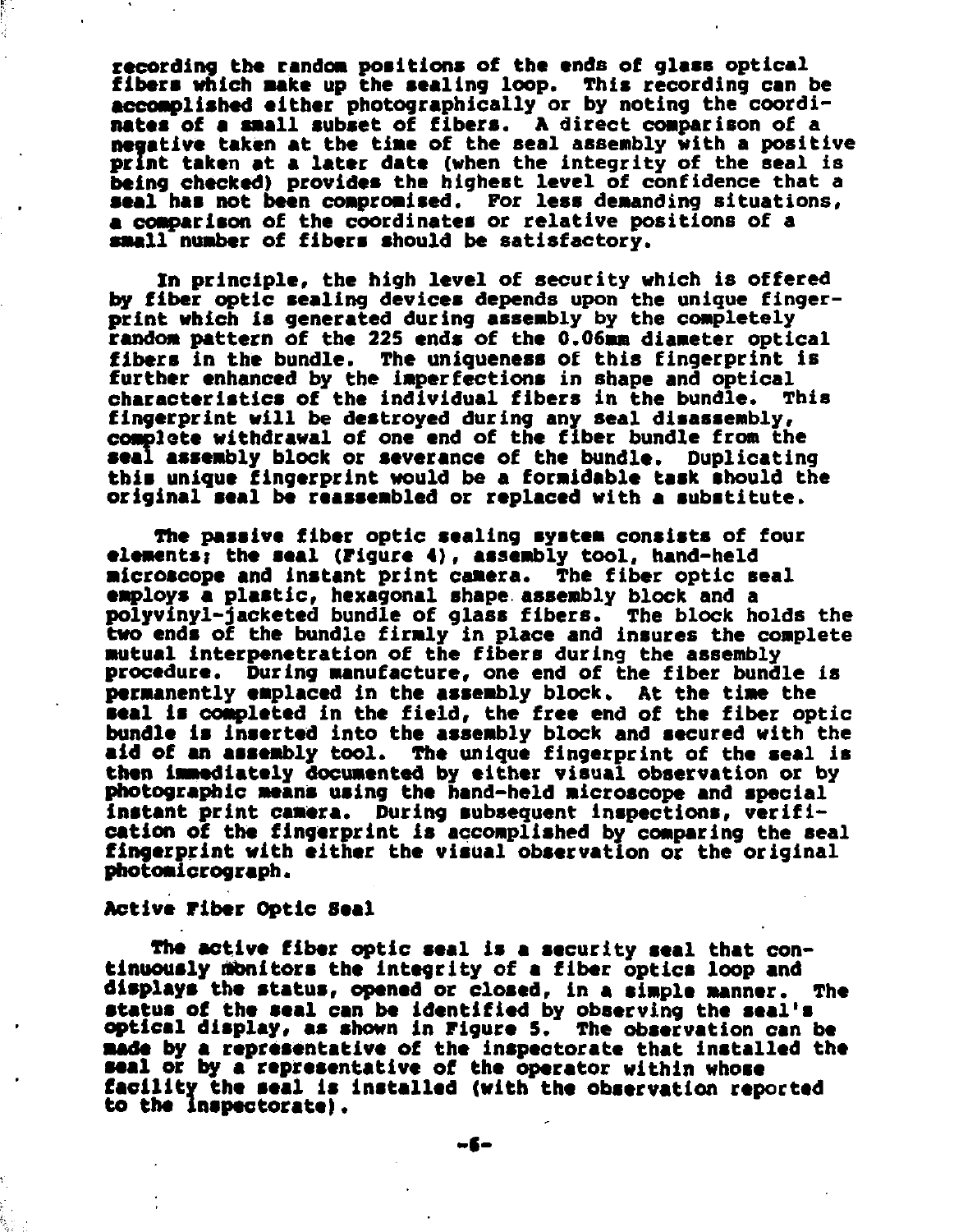**As a security seal, the active (or self-monitoring) seal provides several unique capabilities: High security, field verification while installed, remote verification, time resolution of integrity, and reusability. This seal is intended for use in applications that require one or preferably more of these features. The sealing of containers for large quantities of strategically or economically valuable materials is one potential application. Unattended instrumentation used to monitor such material may also require the use of a seal with these features to assure the validity of the data collected.** 

**Each seal is programmed by a special piece of equipment to display unique sequences of different numbers and letters. These sequences of displays provide the identity of the seal. For each seal, the display will change at preset intervals, once every 1, 2, 4, 8, 16, or 32 hours. Unlike other seals that provide their complete identity at all points in time, the information that identifies this seal is distributed through time.** 

**Each seal can be reused by reprogramming the display generator with one of more than two million unique sequences and by installing fresh batteries, if necessary. The batteries contained within the seal are sufficient to operate the seal for six months over a temperature range of Ooc to 50°C.** 

**This seal consists of two major parts: a fiber optics loop and the electronic monitor module that verifies the loop'r integrity. When a seal is in use, the loop integrity sensor transmits light pulses into one end of the fiber optics loop. If the pulses reentering the electronics package from the other end of the loop do not correspond to the pulses transmitted, the display generator indicates a violation by changing the sequence of displays produced after that time. The module utilizes a custom designed large-scale integrated circuit to control the generation of display sequences. The integrated circuit and batteries are enclosed in a tamper-responding container. Any attempt to gain access through the container to the integrated circuit results in the interruption of electrical power to the circuit. Since the programming information is stored in a volatile form, loss of electrical energy causes loss of this information. Correct display sequences cannot be reported after this has occurred.** 

**The normal operational cycle for the active fiber optics seal is as follows: (1) the display generator is programmed and started at the Agency's headquarters just prior to the module's deployment to the host's facility; (2) an inspector attaches the module to the fiber optic loop on the item to be •ealed; (3) the facility host reads and records the display at the intervals requested by the Agency and reports the information at times selected by the Agency; (4) during each visit by an inspector to the host's facility, the seal's point of application and the seal's integrity (correct display value) are verified.** (5) during these visits, the electronic modules  $-7$ -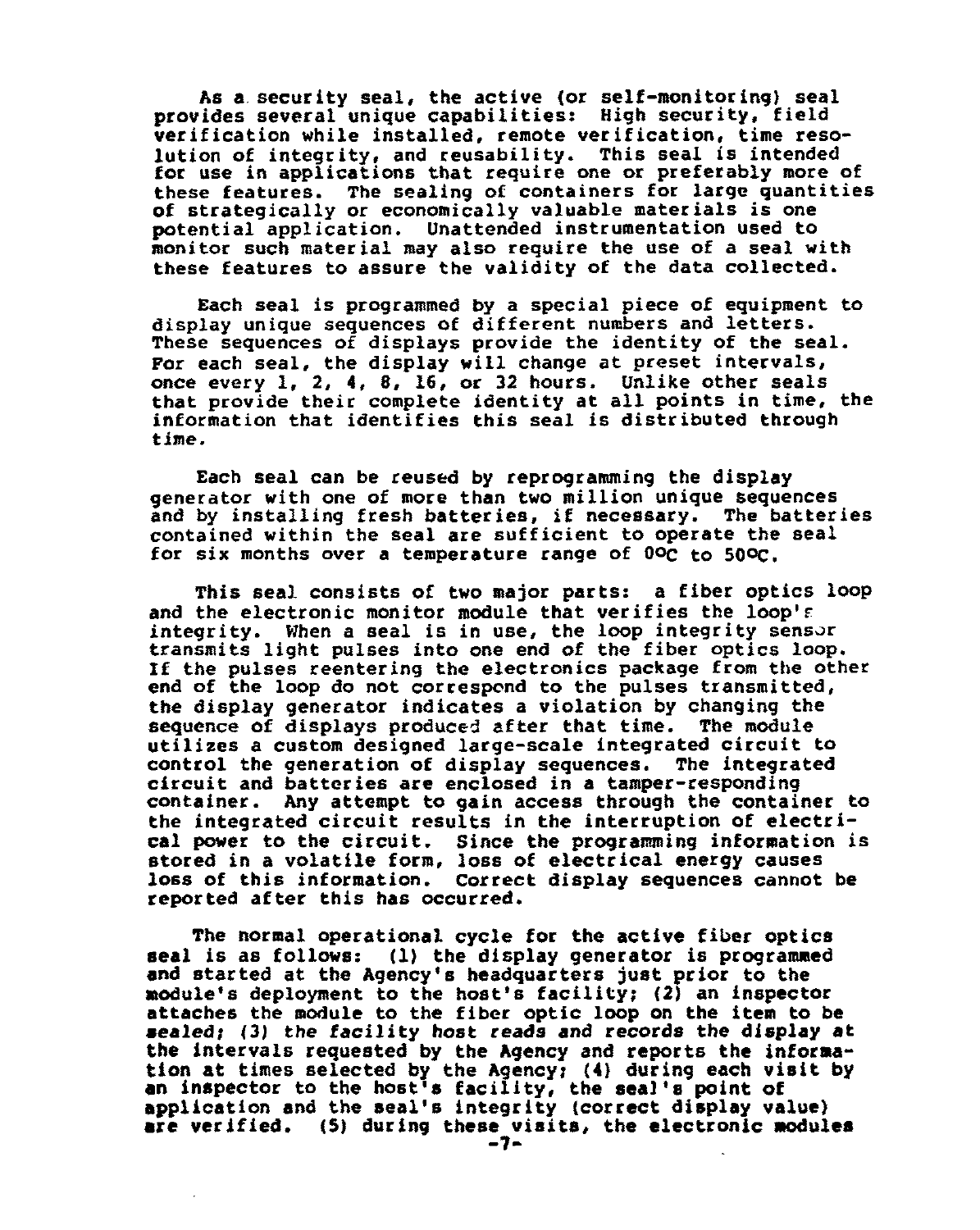approaching the end of their epolitically professional entire wort thittery life of posses of highey thought are replacing to the resisted that have been reproduce me its state and

The live devices descriter inner and that the Plaza. program t- Jevelop and make prototyne (urses concertable c intuitiment equipment available for connective by the host of I.A - esplis ot the Amenoy'. evenuation woll determin adultions, development of decign changes way to necessary. before institution production or  $\mathbb{I}$ 



全体体 人名英格兰人姓氏麦克勒的变体地名含义是古巴人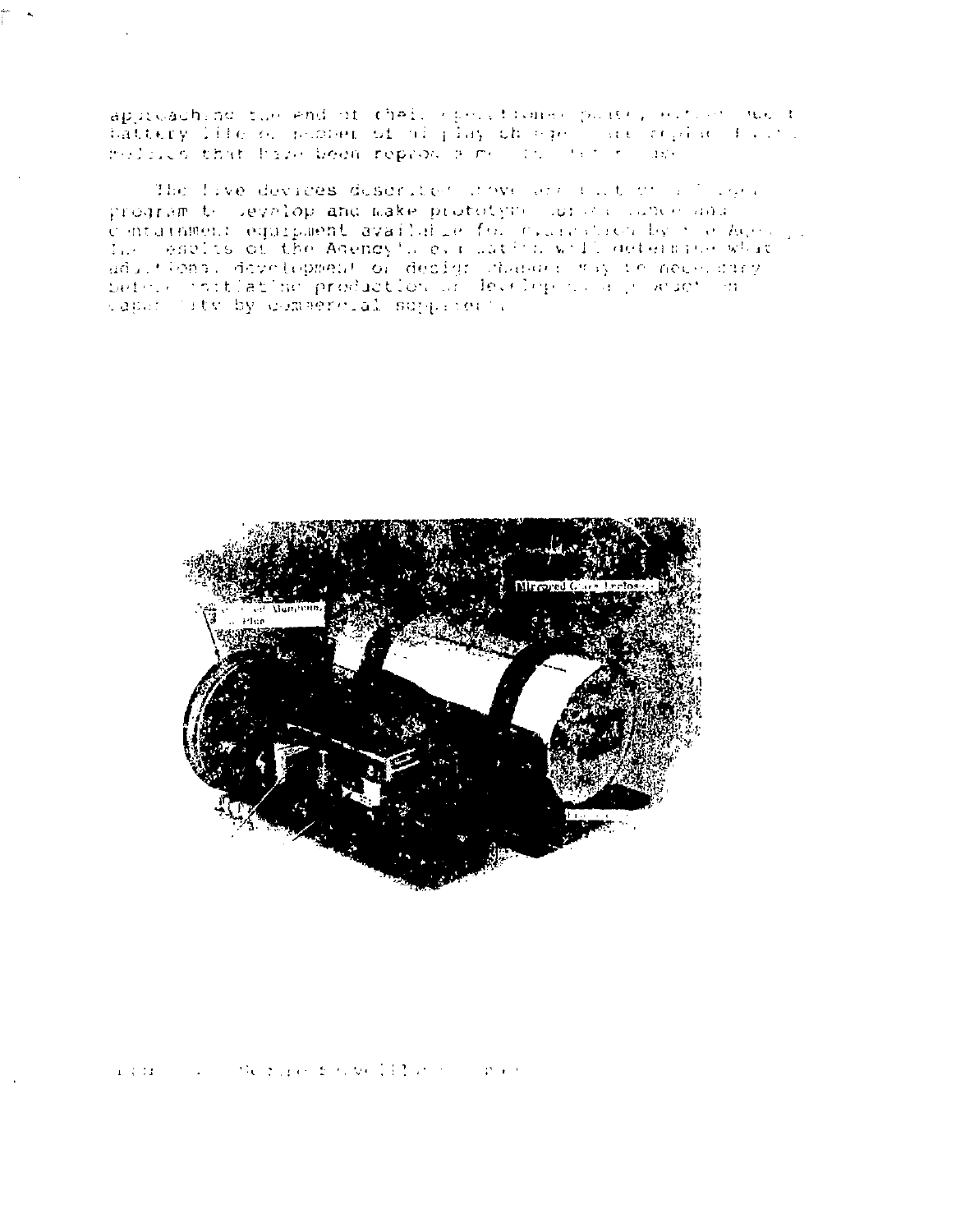

Figure 2. Advanced Unattended Television Surveillance System



**Figure 3. Portable Battery Operated Television Surveillance System**